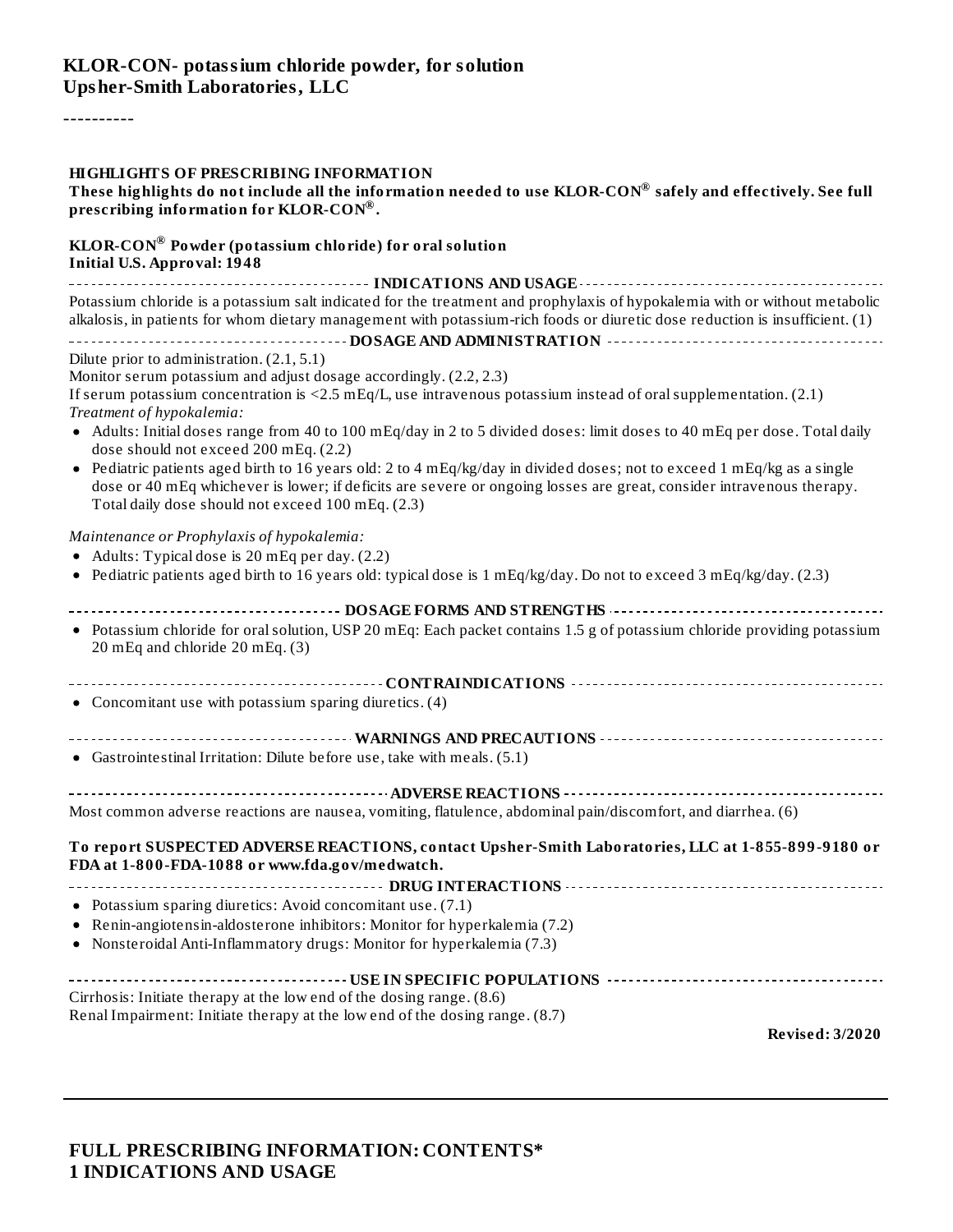#### **2 DOSAGE AND ADMINISTRATION**

- 2.1 Administration and Monitoring
- 2.2 Adult Dosing
- 2.3 Pediatric Dosing
- **3 DOSAGE FORMS AND STRENGTHS**
- **4 CONTRAINDICATIONS**
- **5 WARNINGS AND PRECAUTIONS**
	- 5.1 Gastrointestinal Irritation
- **6 ADVERSE REACTIONS**

## **7 DRUG INTERACTIONS**

- 7.1 Potassium-Sparing Diuretics
- 7.2 Renin-Angiotensin-Aldosterone System Inhibitors
- 7.3 Nonsteroidal Anti-Inflammatory Drugs (NSAIDs)

## **8 USE IN SPECIFIC POPULATIONS**

- 8.1 Pregnancy
- 8.2 Lactation
- 8.4 Pediatric Use
- 8.5 Geriatric Use
- 8.6 Cirrhotics
- 8.7 Renal Impairment

### **10 OVERDOSAGE**

- 10.1 Symptoms
- 10.2 Treatment

### **11 DESCRIPTION**

### **12 CLINICAL PHARMACOLOGY**

- 12.1 Mechanism of Action
- 12.3 Pharmacokinetics

## **16 HOW SUPPLIED/STORAGE AND HANDLING**

\* Sections or subsections omitted from the full prescribing information are not listed.

## **FULL PRESCRIBING INFORMATION**

## **1 INDICATIONS AND USAGE**

Klor-Con $^\circledR$  powder (potassium chloride) is indicated for the treatment and prophylaxis of hypokalemia with or without metabolic alkalosis, in patients for whom dietary management with potassium-rich foods or diuretic dose reduction is insufficient.

## **2 DOSAGE AND ADMINISTRATION**

### **2.1 Administration and Monitoring**

If serum potassium concentration is  $\leq$ 2.5 mEq/L, use intravenous potassium instead of oral supplementation.

### *Monitoring*

Monitor serum potassium and adjust dosages accordingly. For treatment of hypokalemia, monitor potassium levels daily or more often depending on the severity of hypokalemia until they return to normal. Monitor potassium levels monthly to biannually for maintenance or prophylaxis.

The treatment of potassium depletion, particularly in the presence of cardiac disease, renal disease, or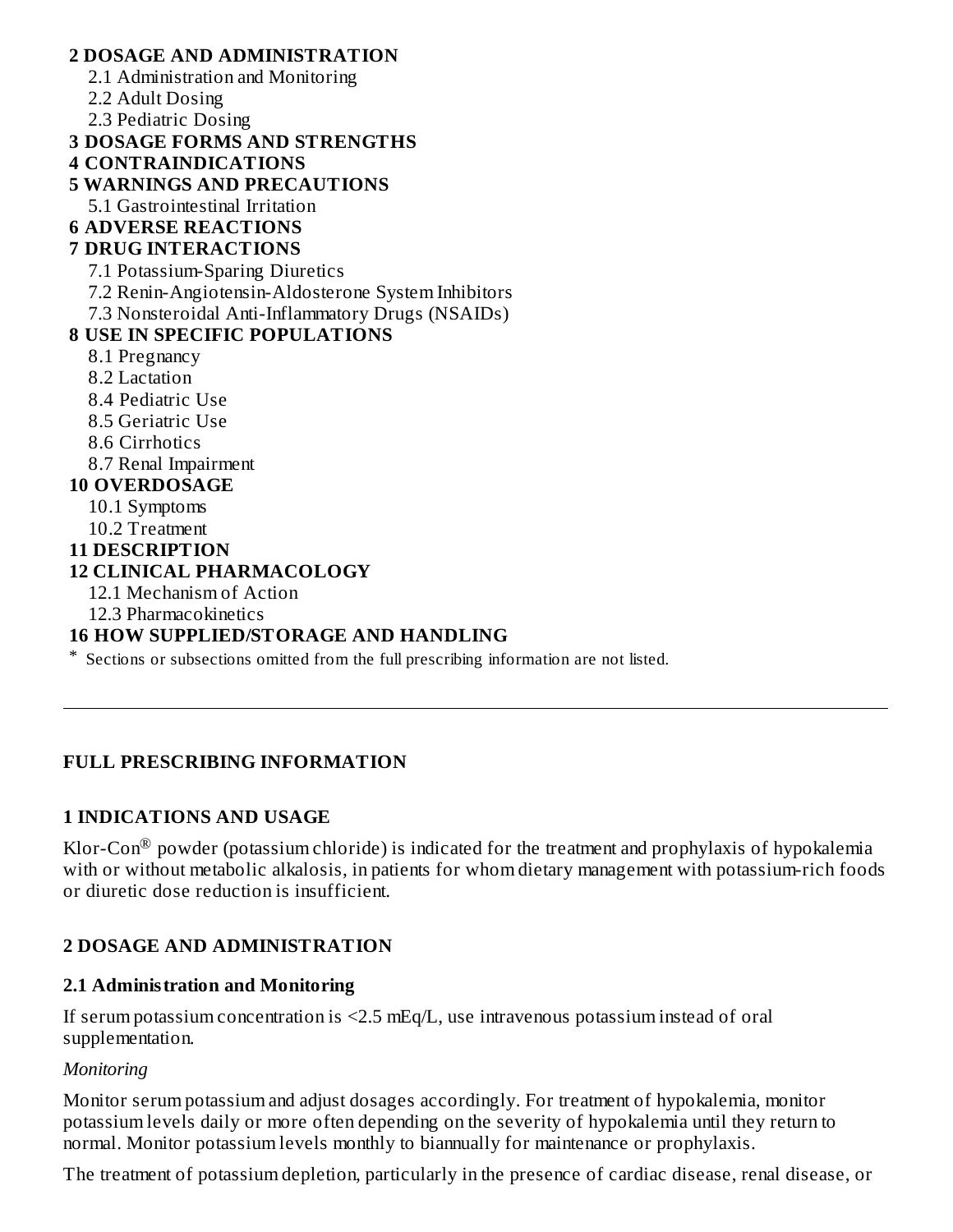acidosis requires careful attention to acid-base balance, volume status, electrolytes, including magnesium, sodium, chloride, phosphate, and calcium, electrocardiograms and the clinical status of the patient. Correct volume status, acid-base balance and electrolyte deficits as appropriate.

### *Administration*

Dilute the contents of 1 packet of potassium chloride for oral solution with 4 ounces of cold water or other beverage *[see Warnings and Precautions (5.1)].*

Take with meals or immediately after eating.

## **2.2 Adult Dosing**

## *Treatment of hypokalemia:*

Daily dose range from 40 to 100 mEq. Give in 2 to 5 divided doses: limit doses to 40 mEq per dose. The total daily dose should not exceed 200 mEq in a 24 hour period.

## *Maintenance or Prophylaxis:*

Typical dose is 20 mEq per day. Individualize dose based upon serum potassium levels.

Studies support the use of potassium replacement in digitalis toxicity. When alkalosis is present, normokalemia and hyperkalemia may obscure a total potassium deficit. The advisability of use of potassium replacement in the setting of hyperkalemia is uncertain.

## **2.3 Pediatric Dosing**

## *Treatment of hypokalemia:*

Pediatric patients aged birth to 16 years old: The initial dose is 2 to 4 mEq/kg/day in divided doses; do not exceed as a single dose 1 mEq/kg or 40 mEq, whichever is lower; maximum daily doses should not exceed 100 mEq. If deficits are severe or ongoing losses are great, consider intravenous therapy.

## *Maintenance or Prophylaxis*

Pediatric patients aged birth to 16 years old: Typical dose is 1 mEq/kg/day. Do not exceed 3 mEq/kg/day.

## **3 DOSAGE FORMS AND STRENGTHS**

Each packet contains 1.5 g of potassium chloride supplying 20 mEq of potassium and 20 mEq of chloride.

## **4 CONTRAINDICATIONS**

Klor-Con powder is contraindicated in patients on potassium sparing diuretics.

## **5 WARNINGS AND PRECAUTIONS**

## **5.1 Gastrointestinal Irritation**

May cause gastrointestinal irritation. Increased dilution of the solution and taking with meals may reduce gastrointestinal irritation *[see Dosage and Administration (2.1)].*

## **6 ADVERSE REACTIONS**

The most common adverse reactions to oral potassium salts are nausea, vomiting, flatulence, abdominal pain/discomfort, and diarrhea.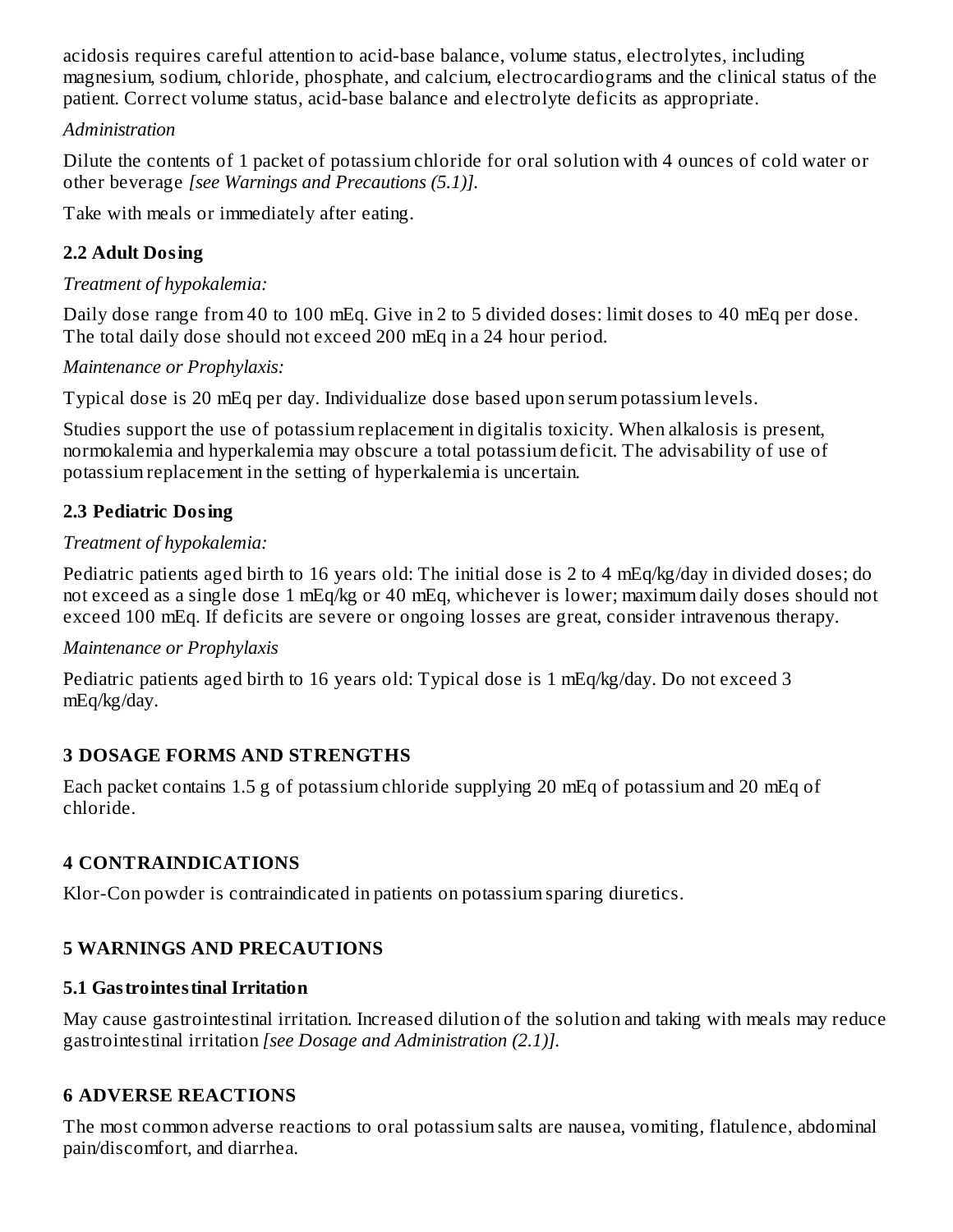## **7 DRUG INTERACTIONS**

#### **7.1 Potassium-Sparing Diuretics**

Use with potassium-sparing diuretics can produce severe hyperkalemia. Avoid concomitant use.

#### **7.2 Renin-Angiotensin-Aldosterone System Inhibitors**

Drugs that inhibit the renin-angiotensin-aldosterone system (RAAS) including angiotensin converting enzyme (ACE) inhibitors, angiotensin receptor blockers (ARBs), spironolactone, eplerenone, or aliskiren produce potassium retention by inhibiting aldosterone production. Closely monitor potassium in patients receiving concomitant RAAS therapy.

#### **7.3 Nonsteroidal Anti-Inflammatory Drugs (NSAIDs)**

NSAIDs may produce potassium retention by reducing renal synthesis of prostaglandin E and impairing the renin-angiotensin system. Closely monitor potassium in patients on concomitant NSAIDs.

## **8 USE IN SPECIFIC POPULATIONS**

#### **8.1 Pregnancy**

There are no human data related to use of Potassium Chloride during pregnancy, and animal studies have not been conducted. Potassium supplementation that does not lead to hyperkalemia is not expected to cause fetal harm.

The background risk for major birth defects and miscarriage in the indicated population is unknown. All pregnancies have a background risk of birth defect, loss, or other adverse outcomes. In the U.S. general population, the estimated background risk of major birth defects and miscarriage in clinically recognized pregnancies is 2-4% and 15-20%, respectively.

### **8.2 Lactation**

#### Risk Summary

The normal potassium ion content of human milk is about 13 mEq per liter. Since potassium from oral supplements such as Potassium Chloride becomes part of the body potassium pool, as long as body potassium is not excessive, the contribution of potassium chloride supplementation should have little or no effect on the level in human milk.

### **8.4 Pediatric Us e**

Clinical trial data from published literature have demonstrated the safety and effectiveness of potassium chloride in children with diarrhea and malnutrition from birth to 16 years.

### **8.5 Geriatric Us e**

Clinical studies of potassium chloride did not include sufficient numbers of subjects aged 65 and over to determine whether they respond differently from younger subjects. Other reported clinical experience has not identified differences in responses between the elderly and younger patients. In general, dose selection for an elderly patient should be cautious, usually starting at the low end of the dosing range, reflecting the greater frequency of decreased hepatic, renal, or cardiac function, and of concomitant disease or other drug therapy.

This drug is known to be substantially excreted by the kidney, and the risk of toxic reactions to this drug may be greater in patients with impaired renal function. Because elderly patients are more likely to have decreased renal function, care should be taken in dose selection, and it may be useful to monitor renal function.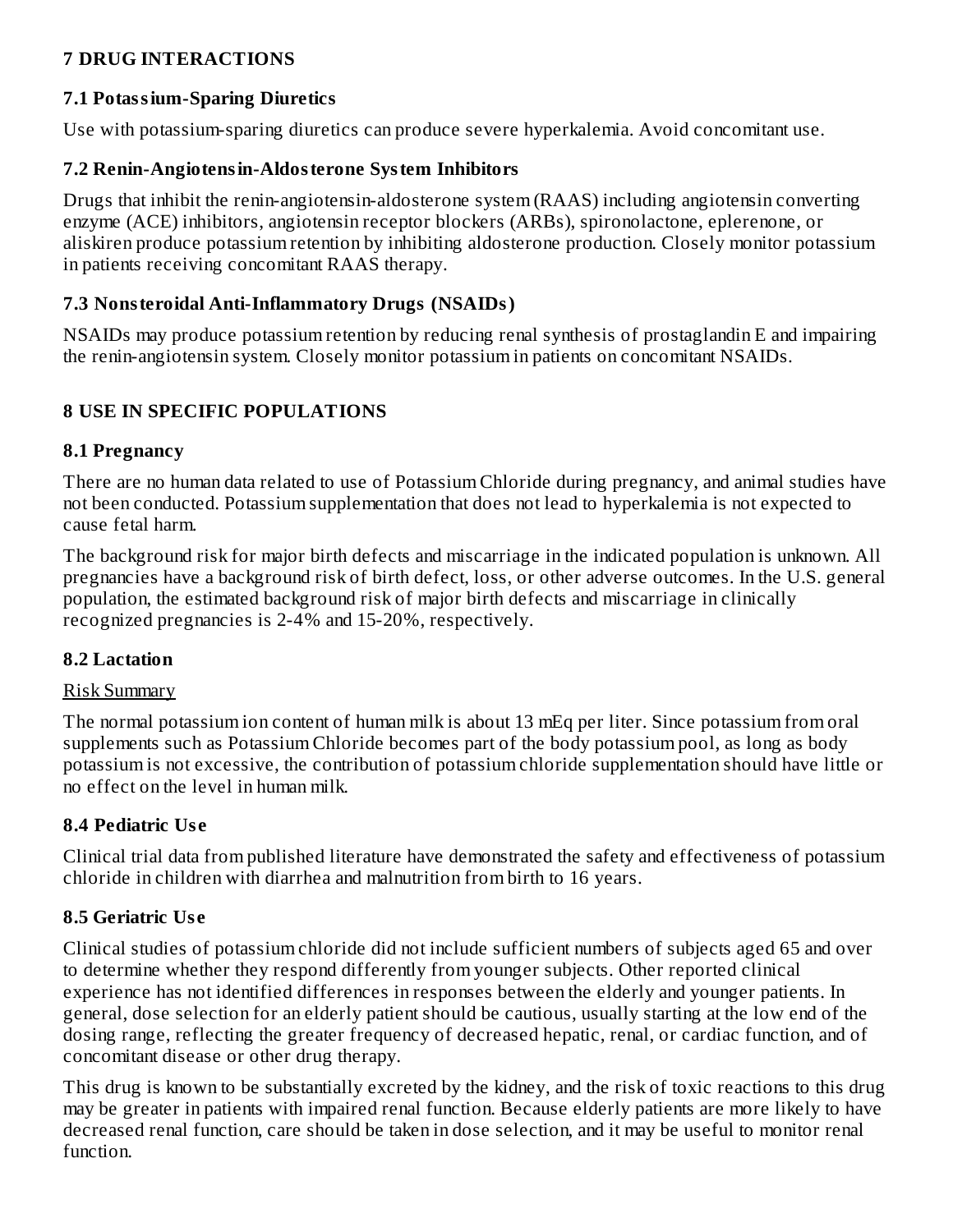#### **8.6 Cirrhotics**

Patients with cirrhosis should usually be started at the low end of the dosing range, and the serum potassium level should be monitored frequently *[see Clinical Pharmacology (12.3)].*

#### **8.7 Renal Impairment**

Patients with renal impairment have reduced urinary excretion of potassium and are at substantially increased risk of hyperkalemia. Patients with impaired renal function, particularly if the patient is on ACE inhibitors, ARBs, or nonsteroidal anti-inflammatory drugs should usually be started at the low end of the dosing range because of the potential for development of hyperkalemia. The serum potassium level should be monitored frequently. Renal function should be assessed periodically.

### **10 OVERDOSAGE**

#### **10.1 Symptoms**

The administration of oral potassium salts to persons with normal excretory mechanisms for potassium rarely causes serious hyperkalemia. However, if excretory mechanisms are impaired or if potassium is administered too rapidly potentially fatal hyperkalemia can result*.*

Hyperkalemia is usually asymptomatic and may be manifested only by an increased serum potassium concentration (6.5 to 8.0 mEq/L) and characteristic electrocardiographic changes (peaking of T-waves, loss of P-waves, depression of S-T segment, and prolongation of the QT-interval). Late manifestations include muscle paralysis and cardiovascular collapse from cardiac arrest (9 to 12 mEq/L).

### **10.2 Treatment**

Treatment measures for hyperkalemia include the following:

- 1. Monitor closely for arrhythmias and electrolyte changes.
- 2. Eliminate foods and medications containing potassium and of any agents with potassium-sparing properties such as potassium-sparing diuretics, ARBs, ACE inhibitors, NSAIDs, certain nutritional supplements and many others.
- 3. Administer intravenous calcium gluconate if the patient is at no risk or low risk of developing digitalis toxicity.
- 4. Administer intravenously 300 to 500 mL/hr of 10% dextrose solution containing 10 to 20 units of crystalline insulin per 1000 mL.
- 5. Correct acidosis, if present, with intravenous sodium bicarbonate.
- 6. Use exchange resins, hemodialysis, or peritoneal dialysis.

In patients who have been stabilized on digitalis, too rapid a lowering of the serum potassium concentration can produce digitalis toxicity.

### **11 DESCRIPTION**

Potassium chloride is a white crystalline or colorless solid. It is soluble in water and slightly soluble in alcohol. Chemically, potassium chloride is KCl with a molecular mass of 74.55.

Each packet of light orange powder contains 1.5 g of potassium chloride, USP, which is equivalent to potassium 20 mEq and chloride 20 mEq. Each packet of Klor-Con powder contains the following inactive ingredients: FD&C Yellow No. 6, malic acid, neotame, and natural orange flavor (Modified food starch (with added corn syrup), maltodextrin, citric acid, silicon dioxide and natural tocopherols).

## **12 CLINICAL PHARMACOLOGY**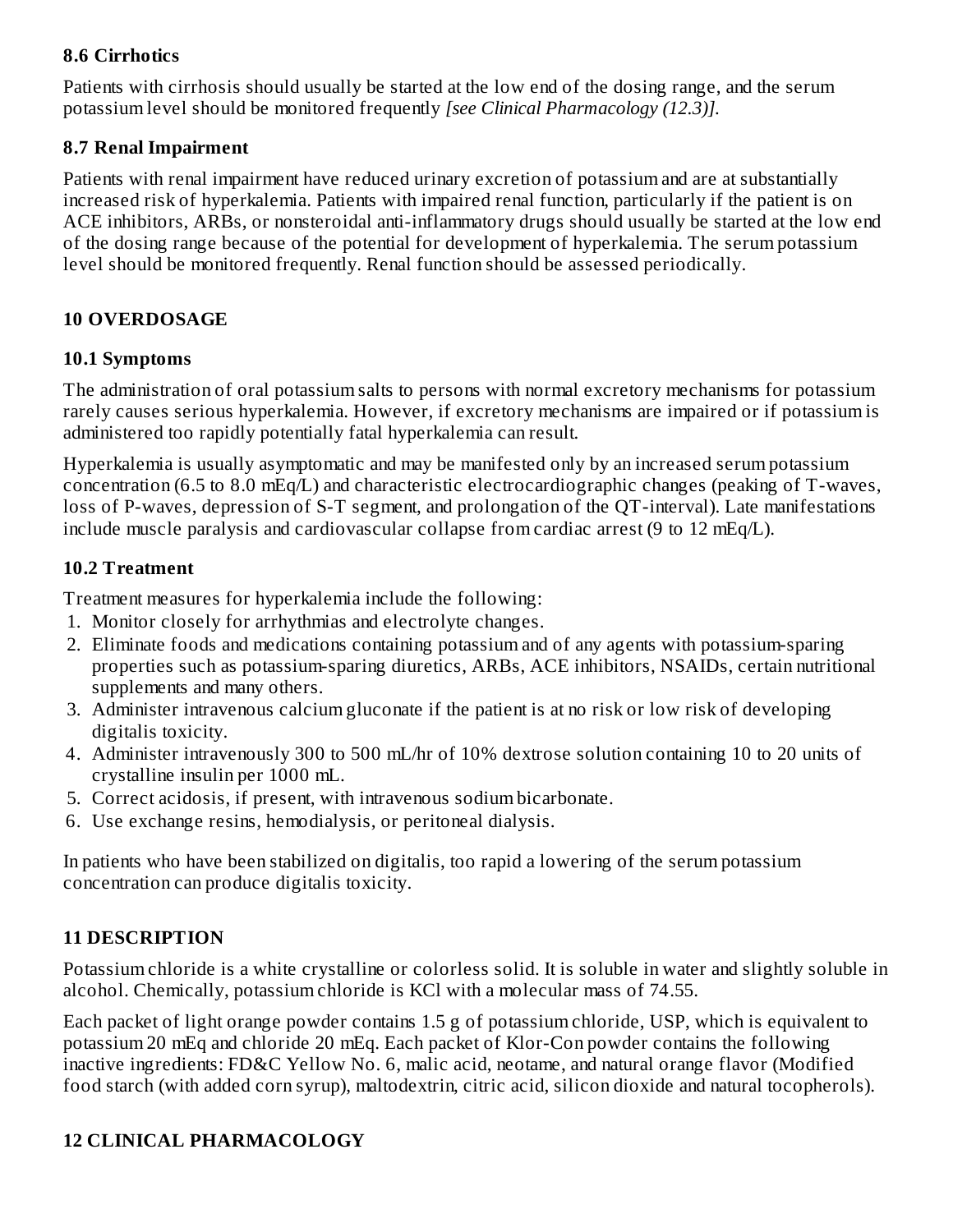### **12.1 Mechanism of Action**

The potassium ion  $(K^+)$  is the principal intracellular cation of most body tissues. Potassium ions participate in a number of essential physiological processes including the maintenance of intracellular tonicity; the transmission of nerve impulses; the contraction of cardiac, skeletal, and smooth muscle; and the maintenance of normal renal function.

The intracellular concentration of potassium is approximately 150 to 160 mEq per liter. The normal adult plasma concentration is 3.5 to 5 mEq per liter. An active ion transport system maintains this gradient across the plasma membrane.

Potassium is a normal dietary constituent, and under steady-state conditions the amount of potassium absorbed from the gastrointestinal tract is equal to the amount excreted in the urine. The usual dietary intake of potassium is 50 to 100 mEq per day.

#### **12.3 Pharmacokinetics**

Based on published literature, the rate of absorption and urinary excretion of potassium from KCl oral solution were higher during the first few hours after dosing relative to modified release KCl products. The bioavailability of potassium, as measured by the cumulative urinary excretion of  $K^+$  over a 24 hour post dose period, is similar for KCl solution and modified release products.

#### Specific Populations

*Cirrhotics*

Based on published literature, the baseline corrected serum concentrations of potassium measured over 3 h after administration in cirrhotic subjects who received an oral potassium load rose to approximately twice that of normal subjects who received the same load.

### **16 HOW SUPPLIED/STORAGE AND HANDLING**

Klor-Con $^{\circledR}$  powder (potassium chloride for oral solution, USP) is a light orange powder available in one strength as follows:

20 mEq

Each packet contains 1.5 g of potassium chloride providing potassium 20 mEq and chloride 20 mEq supplied in:

| Cartons of 30 packets  | NDC 0245-0360-30 |
|------------------------|------------------|
| Cartons of 100 packets | NDC 0245-0360-01 |

#### **Storage**

Store at 20° to 25°C (68° to 77°F); excursions permitted between 15° to 30°C (59° to 86°F) [See USP Controlled Room Temperature]. Dispense in tight, light-resistant container as defined in the USP.

PROTECT from LIGHT.

Manufactured by **UPSHER-SMITH LABORATORIES, LLC** Maple Grove, MN 55369 Klor-Con is a registered trademark of Upsher-Smith Laboratories, LLC.

Revised 0320

### **PRINCIPAL DISPLAY PANEL - 1.5 g Packet Carton**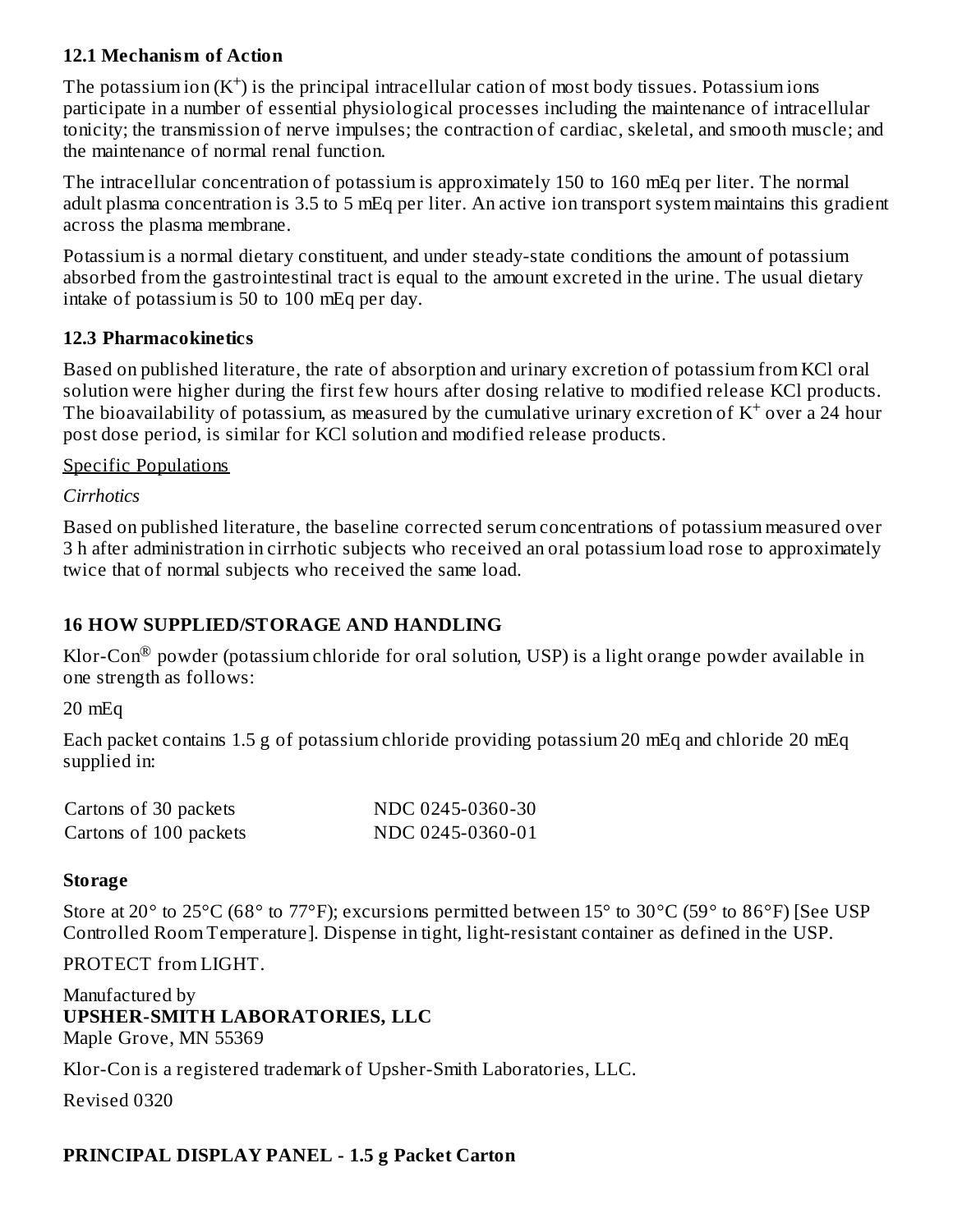NDC 0245-0360-30 Klor-Con ®Powder (Potassium Chloride for Oral Solution, USP) 20 mEq Orange Flavored Each packet contains: Potassium Chloride 1.5 g 30 Single-Dose Packets Rx only UPSHER-SMITH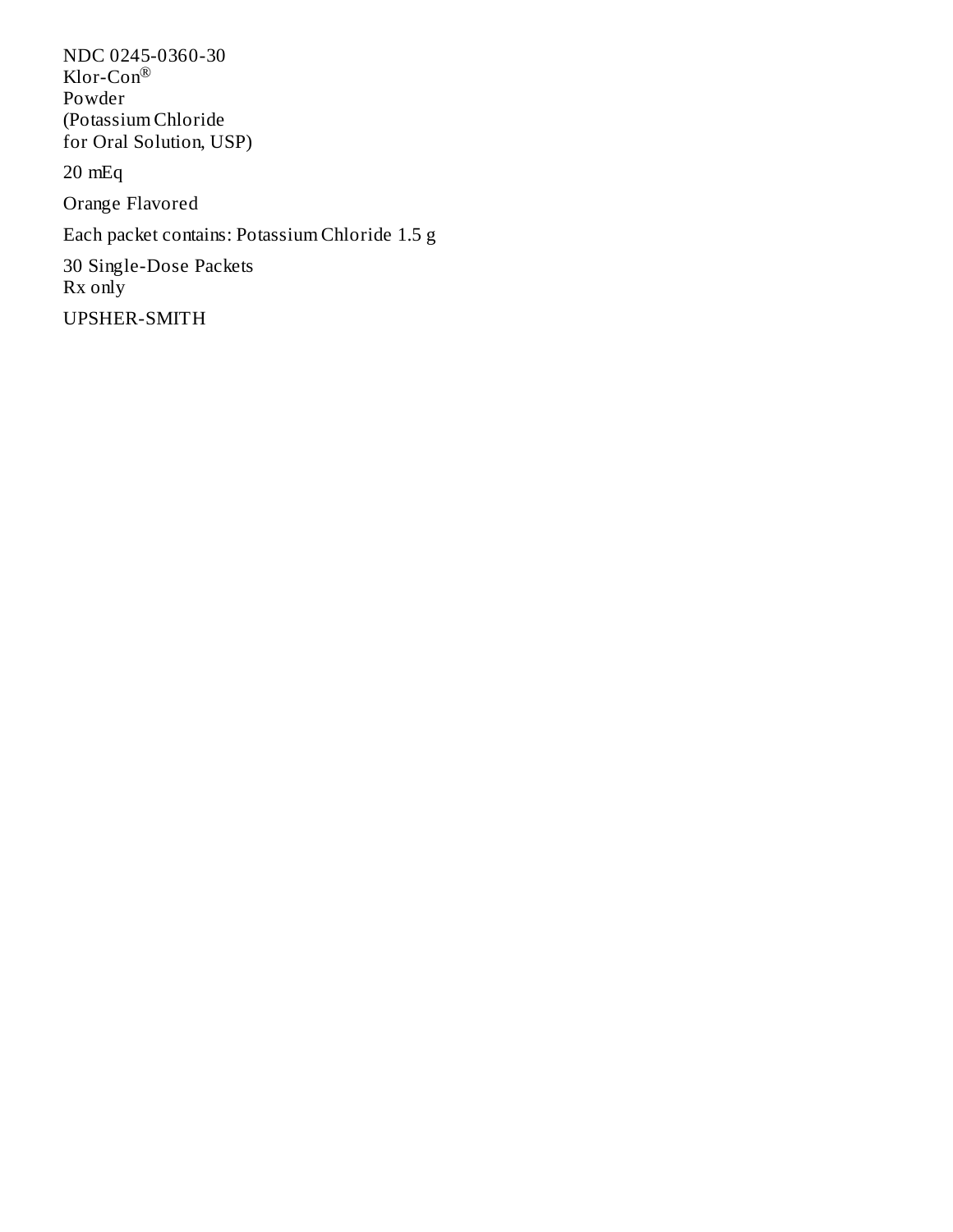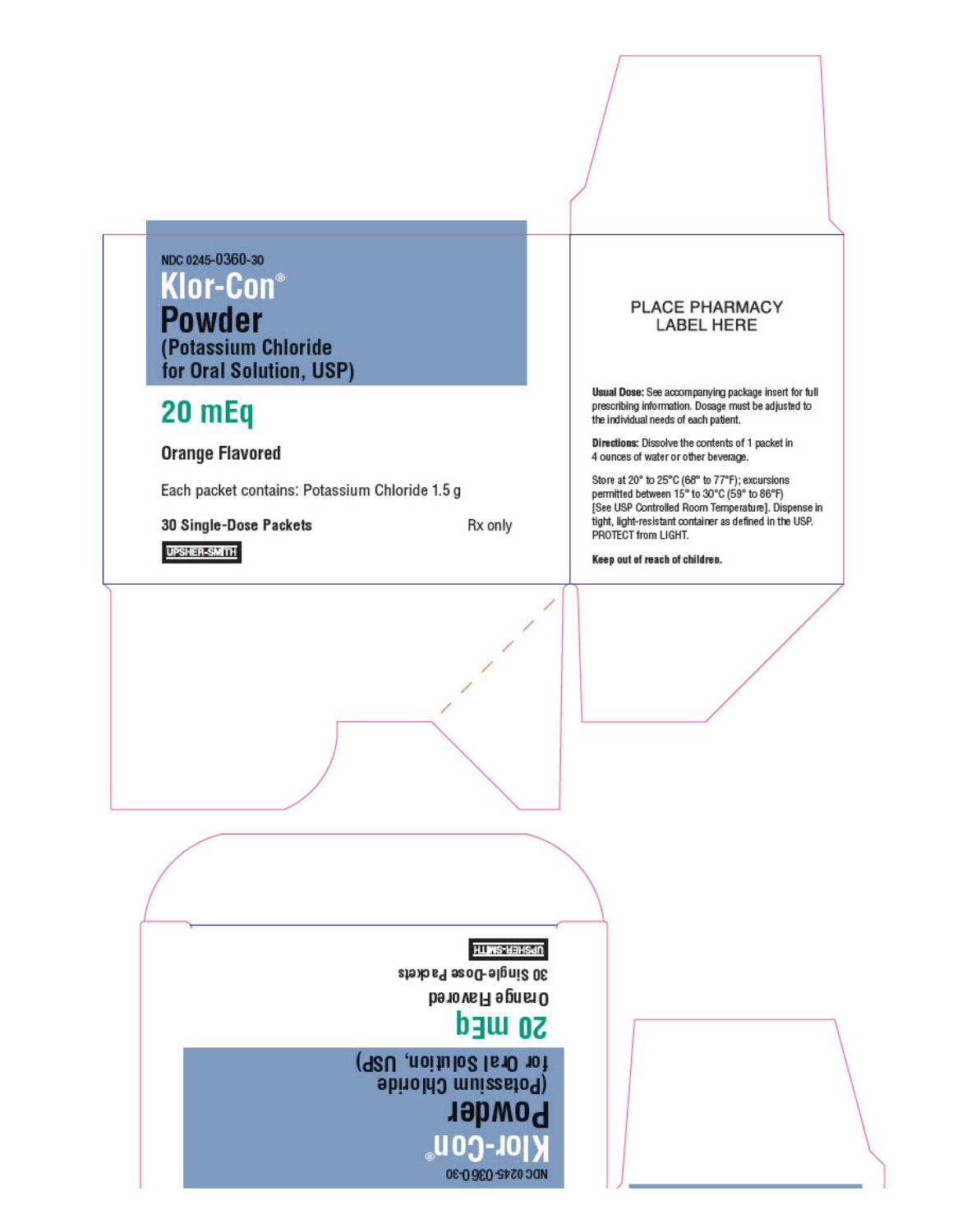

|  | <b>KLOR-CON</b> |
|--|-----------------|
|  |                 |

potassium chloride powder, for solution

| <b>Product Information</b>                                             |                                                                             |                    |                          |                  |
|------------------------------------------------------------------------|-----------------------------------------------------------------------------|--------------------|--------------------------|------------------|
| Product Type                                                           | HUMAN PRESCRIPTION DRUG                                                     | Item Code (Source) |                          | NDC:0245-0360    |
| <b>Route of Administration</b>                                         | ORAL                                                                        |                    |                          |                  |
|                                                                        |                                                                             |                    |                          |                  |
|                                                                        |                                                                             |                    |                          |                  |
| <b>Active Ingredient/Active Moiety</b>                                 |                                                                             |                    |                          |                  |
|                                                                        | <b>Ingredient Name</b>                                                      |                    | <b>Basis of Strength</b> | Strength         |
|                                                                        | potassium chloride (UNII: 660 YQ98110) (potassium cation - UNII:295O53K152) |                    | potassium chloride       | 1.5 <sub>g</sub> |
|                                                                        |                                                                             |                    |                          |                  |
|                                                                        |                                                                             |                    |                          |                  |
| <b>Inactive Ingredients</b>                                            |                                                                             |                    |                          |                  |
|                                                                        | <b>Ingredient Name</b>                                                      |                    |                          | Strength         |
| malic acid (UNII: 817L1N4CKP)                                          |                                                                             |                    |                          |                  |
| neotame (UNII: VJ597D52EX)                                             |                                                                             |                    |                          |                  |
| silicon dioxide (UNII: ETJ7Z6XBU4)                                     |                                                                             |                    |                          |                  |
| FD&C yellow no. 6 (UNII: H77VEI93A8)                                   |                                                                             |                    |                          |                  |
| modified corn starch (1-octenyl succinic anhydride) (UNII: 461P5CJN6T) |                                                                             |                    |                          |                  |